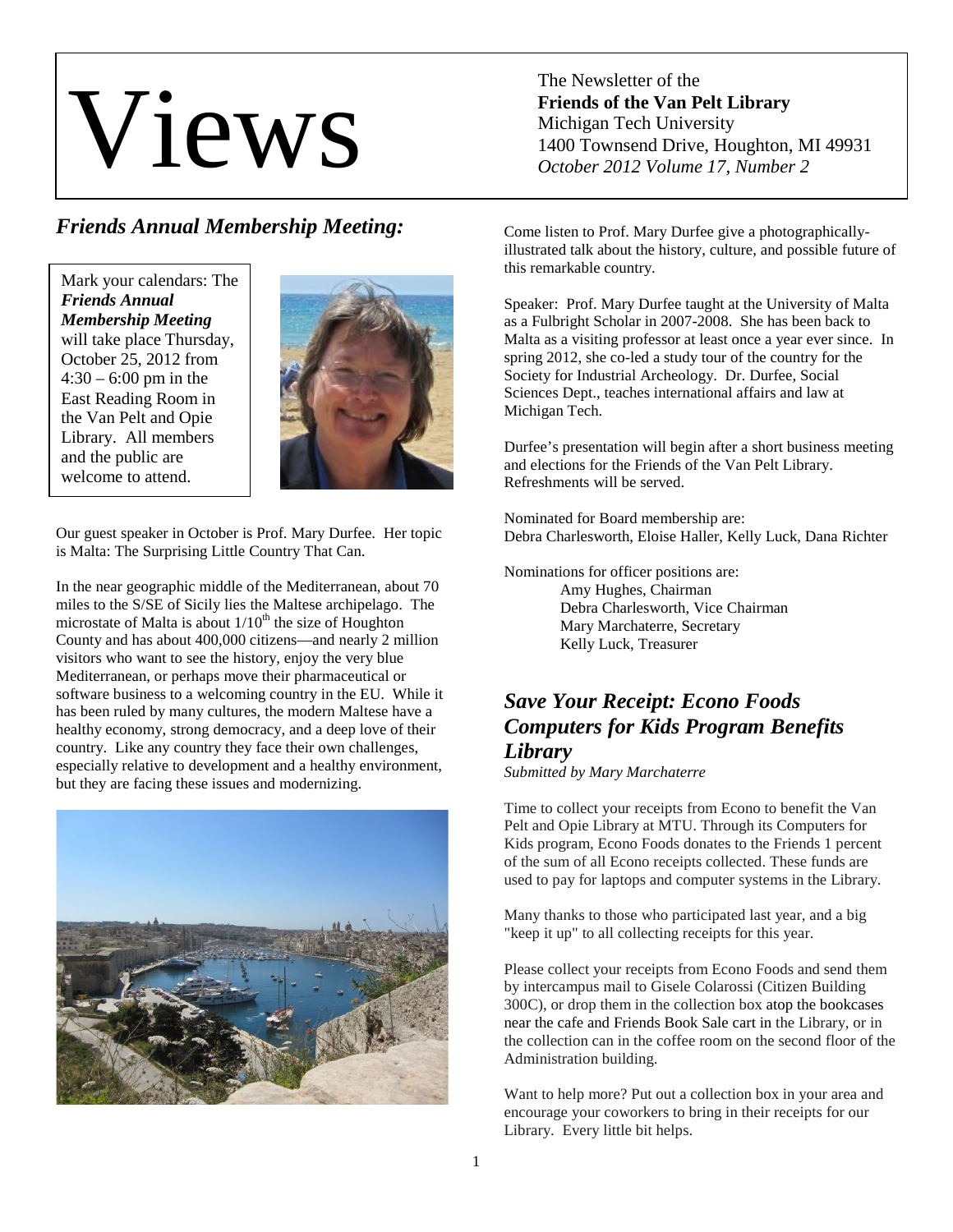## *Save the Date! Book Sale will be on a Tuesday and Wednesday in 2013*

*Submitted by Debra Charlesworth*

The Friends Annual Used Book Sale is scheduled for Tuesday, April  $2<sup>nd</sup>$  and Wednesday, April  $3<sup>rd</sup>$  2013 in the Memorial Union Ballroom on Michigan Tech's campus. As a member of the Friends, you will enjoy early shopping, easy (and free!) parking, and the best selection on Tuesday from 5:00-7:00PM. Don't forget to renew your membership!

On Wednesday, the sale continues at 10:00AM with a new selection of withdrawn books from the J.R. Van Pelt and Opie Library, and ends with the bag sale from 3:00-4:00PM. Due to changes in parking regulations on campus, we will no longer be able to provide complimentary parking during hours when parking rules are enforced (7am-4pm). The book sale uses standardized pricing for the majority of books, with hardback books priced at \$2 and quality paperback books for \$1. Mass market paperbacks (the ones that fit in your back pocket) are a bargain at 50 cents. Antique or special sets are priced separately. If you can't wait for the book sale to stock your shelves, stop into the Library during normal operating hours to grab a cup of coffee and check out the book cart, or visit during Winter Carnival to browse the shelves and enjoy complimentary hot cocoa (Saturday, February  $9<sup>th</sup>$ , 2013).

Book sales have been over \$4,000 for the last five years (see graph below), generating funds to support numerous projects, including supporting the purchase of the large bed scanner in the Library, funding of travel study grants (see related article), and special funding to support the Archives Symposium about the 1913 Copper Strike (see related article).

If your bookshelves are bulging, and you need to make room for new books, please consider donating your used books and media for the book sale. You can drop books off in the foyer of the Library, or contact Dana Richter [\(dlrichte@mtu.edu,](mailto:dlrichte@mtu.edu) 487-2149) for assistance with picking up larger donations.



Total book sale revenue from 1998-2012.

# *2012 Michigan Tech Archives Travel Award Program*

#### *Submitted by Erik Nordberg, University Archivist*

The Friends of the Van Pelt Library continue to support a travel grant program in the Michigan Tech Archives. Funding encourages out-of-town scholars to visit Houghton to undertake research using the department's extensive manuscript collections. During the 2012 calendar year, this program supported two visiting scholars.

Dr. Aaron Goings, a professor at Saint Martin's University in Washington State, visited in August to continue his research into aspects of the 1913 Michigan Copper Miners' Strike. Goings has particular interest in working-class organization and activism in the region and argues that labor unrest in 1913 was the product of decades of class-based activity by Copper Country workers. While at the Archives, he examined correspondence from both the Quincy and Calumet & Hecla copper companies to assess how local mine managers cooperated to obstruct these activities. Goings holds a PhD in history from Simon Fraser University and is co-authoring a book about the 1913 strike to be published by Michigan State University Press.

Dr. Louis Slesin, editor and publisher of *Microwave News*, visited in October to examine research reports and local response to two United States Navy radio transmission installations in Michigan's Upper Peninsula and northern Wisconsin. Developed under the project names "Sanguine" and "Seafarer," the sites operated extra low frequency (ELF) transmitters for communication with naval submarines from 1989 to 2004. Concerns about potential ecological and health effects of electromagnetic field (EMF) radiation prompted a series of scientific studies, some conducted by researchers at Michigan Technological University. Slesin holds a PhD in environmental policy from the Massachusetts Institute of Technology and intends to produce a book-length study of ELF EMF effects from the submarine transmitter as well as power lines providing electricity to the facilities.

The board of the Friends of the Van Pelt Library recently approved funding for the program for 2013. Information about this next cycle is available from the Archives at copper@mtu.edu or by calling 906-487-2505.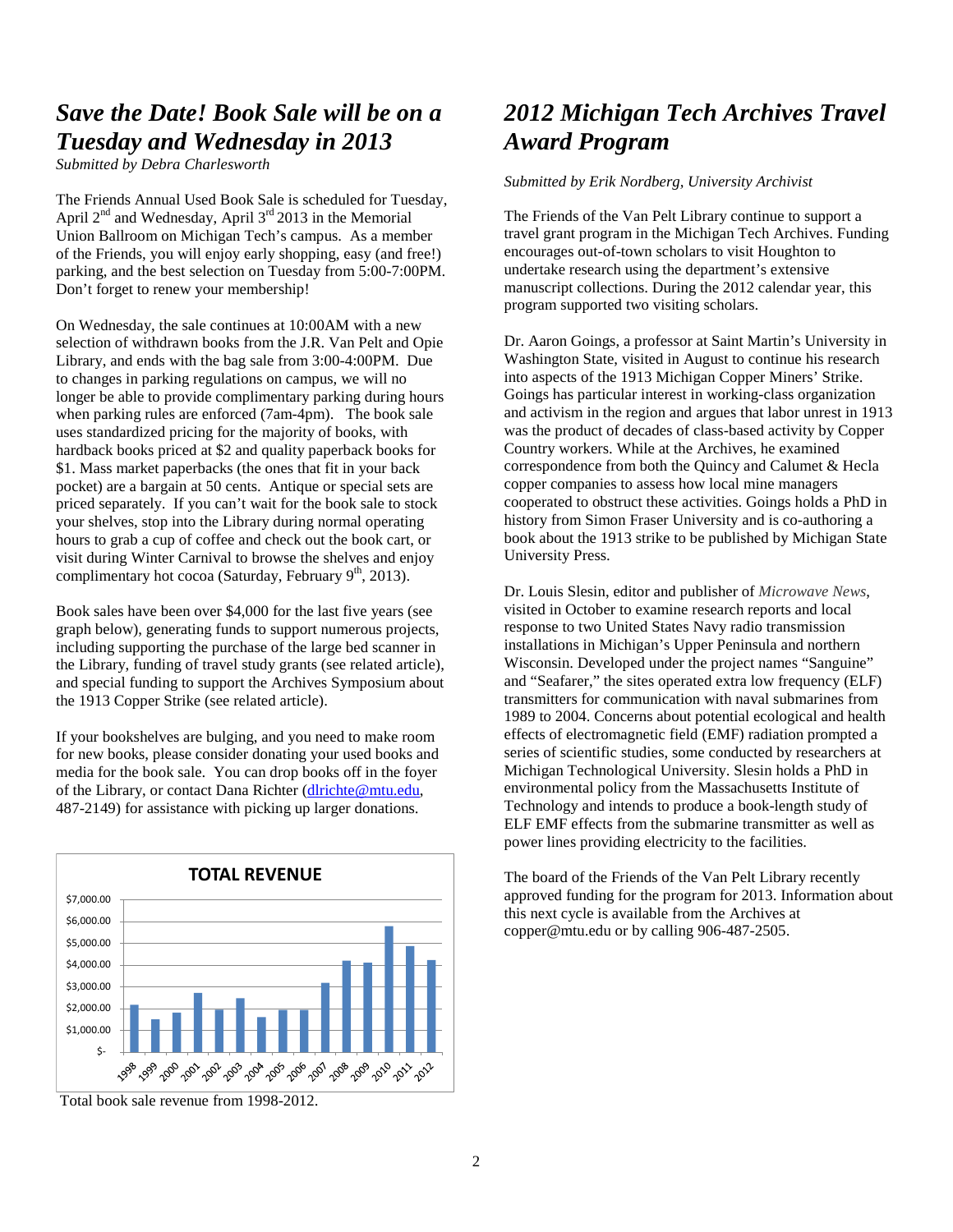# *Friends Supports 1913 Copper Strike Symposium*

*Submitted by Erik Nordberg, University Archivist*

The Friends of the Van Pelt Library will support a historical symposium being organized by the Michigan Tech Archives. The event will provide a scholarly setting for papers and presentations about the history of the 1913 Michigan Copper Strike and is tentatively scheduled for April 12, 2014 to coincide with the  $100<sup>th</sup>$  anniversary of the end of the strike.

Funding from the Friends will support 4 "anchor" scholars for the symposium program. Each would schedule an initial visit in 2013 to conduct research and return to present their research at the April 2014 symposium. A call for proposals will be issued in the coming months for this special program.

Additional symposium speakers will be selected through a general call for papers in the fall of 2013. A program committee, including a representative from the Friends of the Van Pelt Library, will be responsible for reviewing and selecting proposals, as well as chairing sessions and helping with arrangements during the symposium. The Van Pelt and Opie Library intend to gather and publish papers presented at the symposium.

Projects such as this provide an avenue to encourage, support, and disseminate new research on important historical topics.

For more information contact the Michigan Tech Archives at 906-487-2505, e-mail at [copper@mtu.edu,](mailto:copper@mtu.edu) or visit 1913strike.wordpress.com.

## **Join the Friends!**

More on Joining or renewing your Friends membership is on the back page. For more information about the Friends of the Van Pelt Library, please visit our web page: www.lib.mtu.edu/friends/friends.htm



# *Friends Membership, Blankets, Notecards now Available Online!*

The wares of the Friends of the Van Pelt Library are now available online at

<http://www.mtu.edu/library/shopfriends>

Also online is the opportunity to renew your membership in the Friends:

[https://www.banweb.mtu.edu/mtu/mtf/gift/fvpl\\_giftform.xsql](https://www.banweb.mtu.edu/mtu/mtf/gift/fvpl_giftform.xsql)

These new weblinks makes it even easier to have the beautiful Michigan Tech blanket

[\(http://www.chem.mtu.edu/~fmorriso/fvpl/blanket.htm\)](http://www.chem.mtu.edu/~fmorriso/fvpl/blanket.htm) or notecards [\(http://www.chem.mtu.edu/~fmorriso/fvpl/note\\_cards.html](http://www.chem.mtu.edu/~fmorriso/fvpl/note_cards.html)).

The 4 foot by 5 foot cotton blanket in blue and white features historic buildings from the Michigan Tech campus (design shown below) and sells for \$65 plus tax and shipping. They make great gifts for Michigan Tech alumni and friends. All proceeds benefit the Van Pelt and Opie Library.